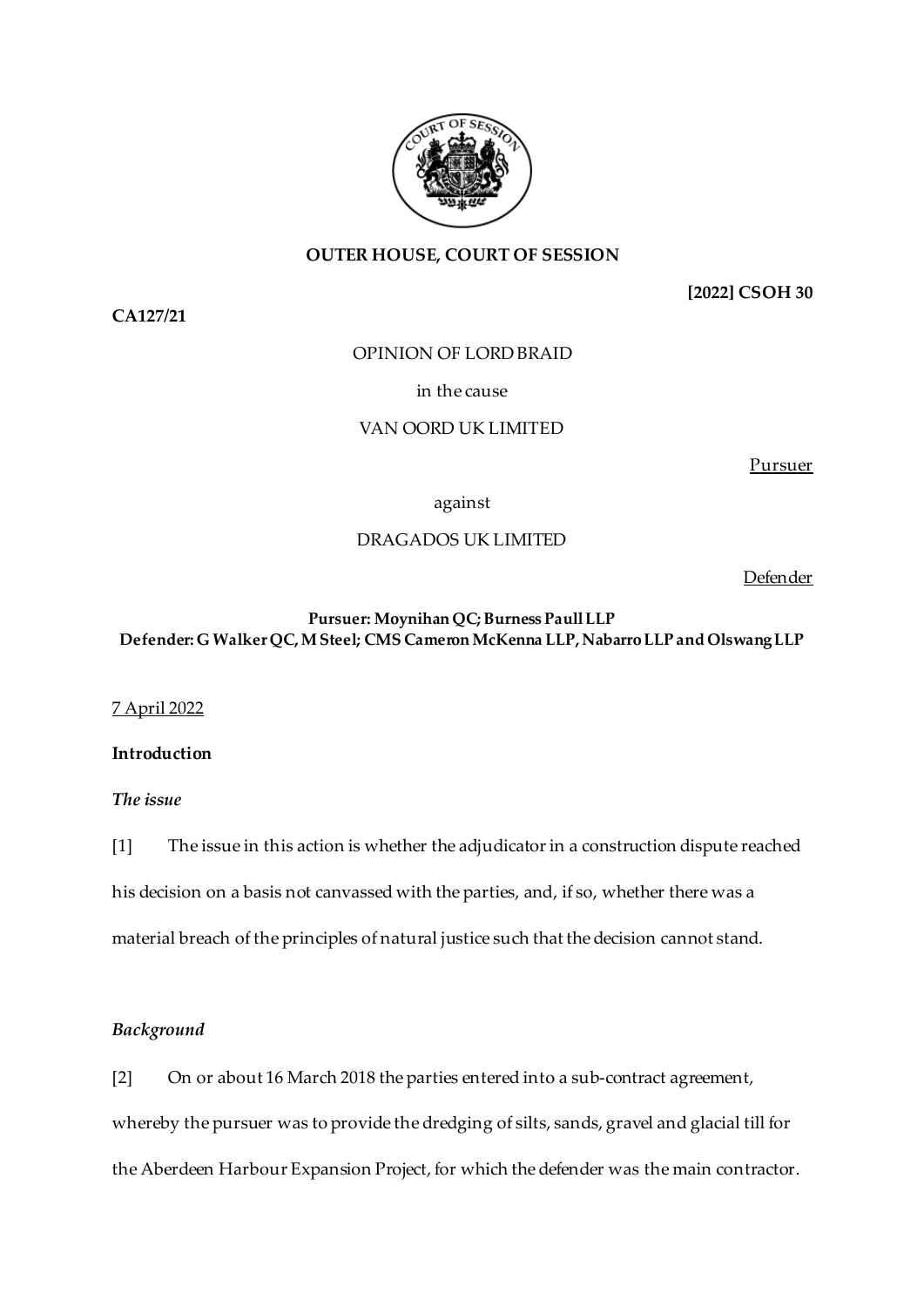On 6 March 2020 the defender gave the pursuer notice of termination of the sub-contract. Various disputes have arisen following termination. Seven adjudications have taken place, of which the present was the sixth. In it, the pursuer claimed that it was entitled to an extension of time (EOT) and prolongation costs in respect of four compensation events, the material ones for present purposes being CEN 048 – Delayed Access to Open Quay Work; and CEN 055 – Late Delivery of Remaining Caissons. The pursuer also claimed methodrelated charges, and that it was entitled to equipment costs for various weather events, the latter being dubbed the "weather compensation events".

[3] On 14 September 2021 the adjudicator issued a corrected decision in the pursuer's favour, awarding it an EOT and prolongation costs for CEN 048 but not CEN 055 (or the two other compensation events). He also awarded the pursuer the weather compensation events and the method related charges.

[4] The pursuer originally sought enforcement of the adjudicator's decision in its entirety. The defender resisted enforcement, contending (a) that the decision in relation to CEN 048 was vitiated by a breach of natural justice; (b) that the decision in relation to the weather compensation events was vitiated by a failure to address all of the defender's submissions; and (c) that the decision was not severable. Both parties' positions have evolved during the course of the action. The pursuer now accepts that the part of the decision which relates to weather compensation events cannot be supported, and must be reduced. The defender accepts that the decision is severable, and that, in principle, the remainder of the decision would not require to be reduced if reached in accordance with natural justice.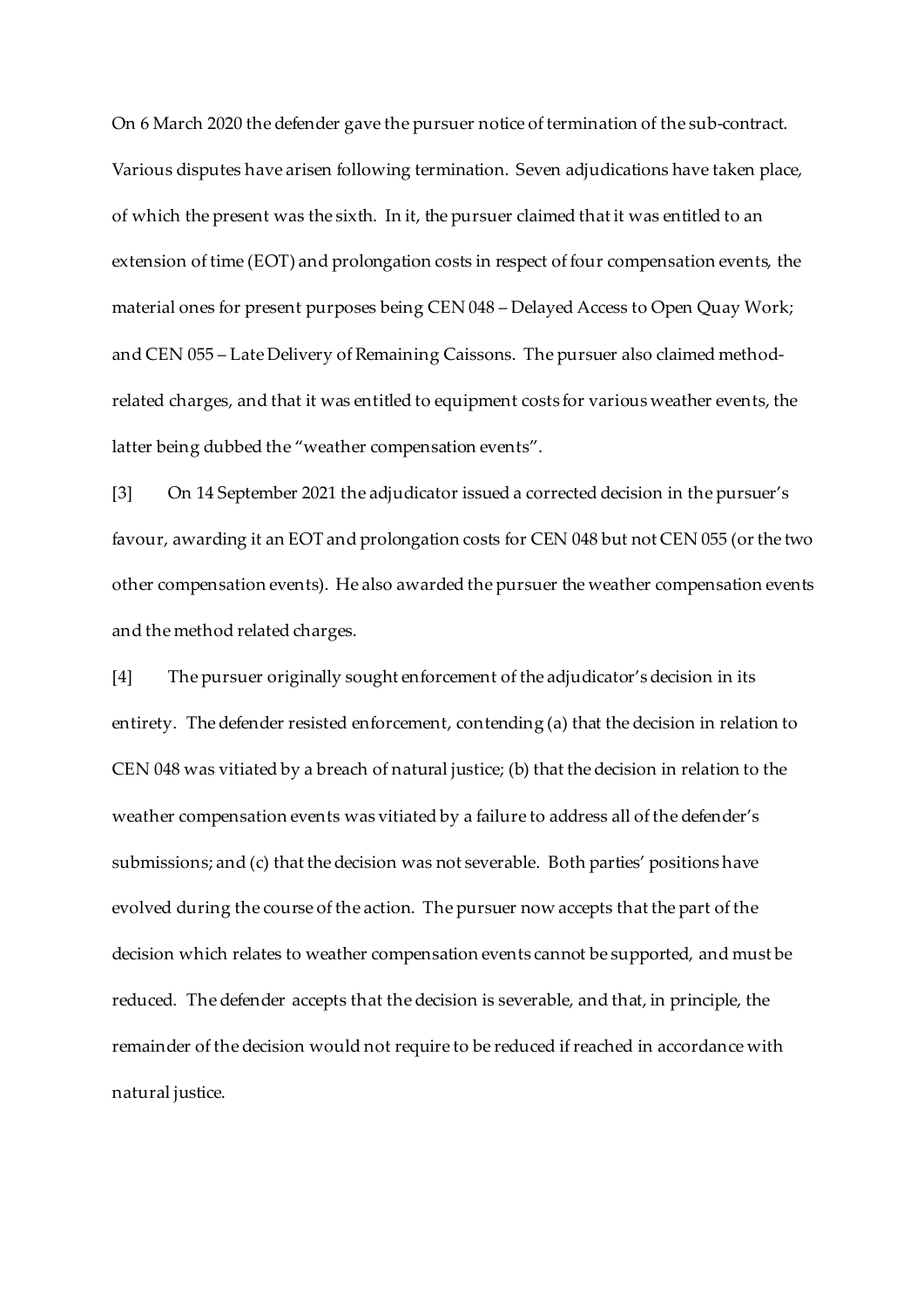[5] Consequently, the action called before me for a debate on the sole remaining question, namely, whether the adjudicator's decision in respect of CEN 048 is enforceable, or whether it too falls to be reduced.

### **The adjudication**

#### *The parties' respective positions*

[6] Although voluminous papers were lodged for the adjudication, the essential facts are straightforward. The pursuer's claim in the adjudication was that it was denied access to carry out the open quay excavation works by reason of the defender's lack of progress in carrying out piling works, and that this had caused critical delay, from 2 August 2019, to the subcontract completion date of 31 July 2019. The genesis of the pursuer's claim was a notice, CEN 048, issued on 20 September 2019. (In that notice, the pursuer asserted that the date of the compensation event was 10 September 2019 but the defender came to accept that it was nonetheless open to the pursuer to argue, and the adjudicator to find, that the event had occurred on an earlier date.) In support of its claim the pursuer founded upon two reports by its expert, Mr Wilsoncroft, in whose opinion CEN 048 had caused critical delay from 2 August 2019 to 11 October 2019. He also expressed the view (a) that from 11 October 2019 CEN 048 was superseded as the cause of delay by CEN 055, but (b) that if CEN 055 was held not to be a cause of critical delay, CEN 048 was a continuing cause of critical delay beyond that date.

[7] The defender disputed that the cause of the delayed access was its piling works and maintained instead that the cause was the pursuer's failure to commence, and thereafter to complete, revetment works. It relied on two reports from its own expert, Mr Zucconi, in support of this position, and in support of its assertion that there had been no critical delay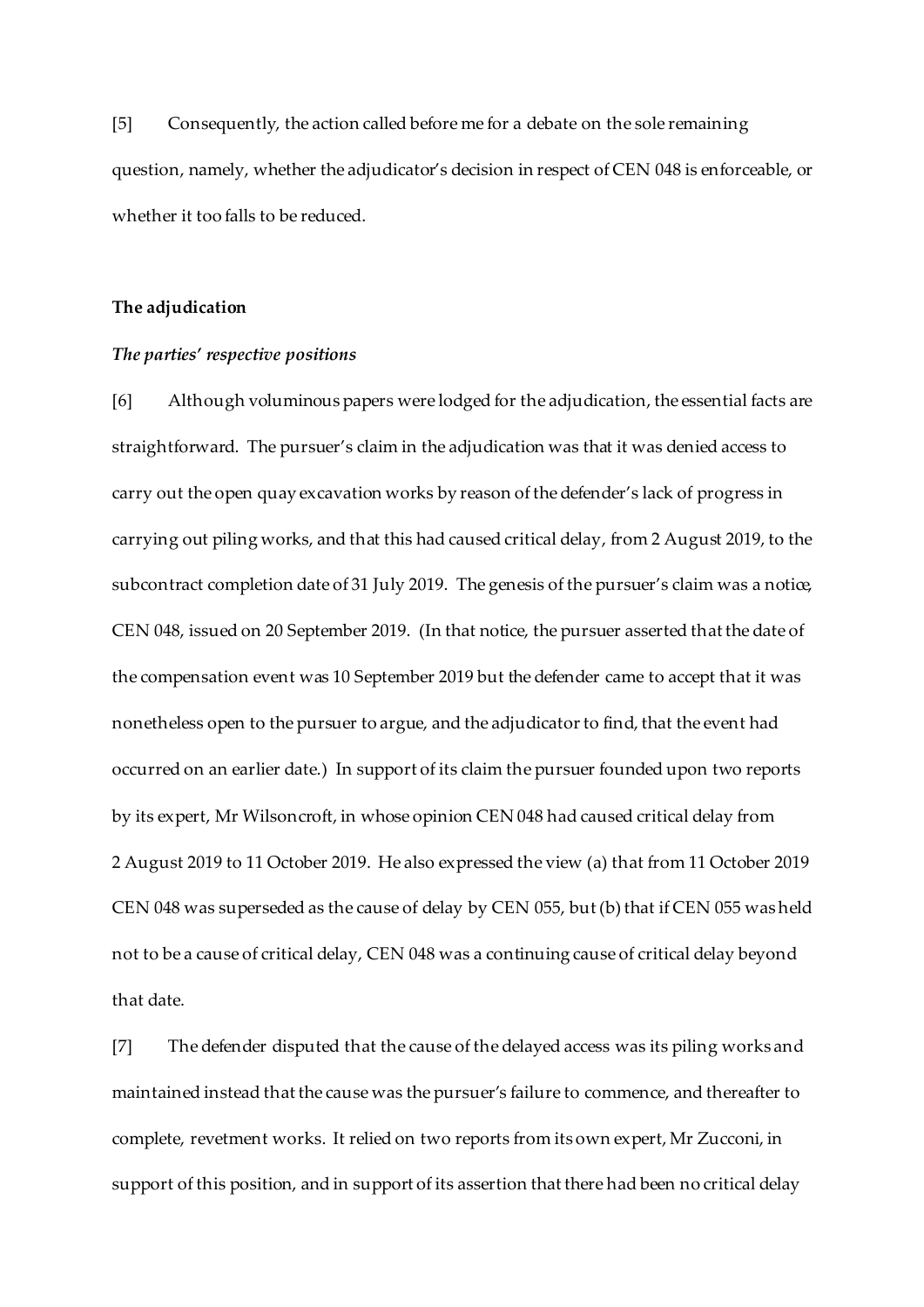caused by any failure by the defender to carry out piling works, the event said to give rise to CEN 048.

[8] It was not in dispute that in order to assess critical delay it was first necessary to establish a baseline programme against which to assess it. That process was complicated in the present case by the fact that there was no agreed baseline programme, although numerous programmes had been prepared during the course of the sub-contract. The experts disagreed as to which of those should be used as the baseline. Mr Wilsoncroft favoured one from October 2018, whereas Mr Zucconi selected the 15 April 2019 programme as his baseline. Both had considered, but rejected, a programme prepared on 15 March 2019. Having selected their respective baselines, both experts then conducted a windows analysis of critical delay. Mr Wilsoncroft's window 3 showed the critical delay caused by CEN 048, taking 2 August 2019 as the critical date. Since Mr Zucconi had formed a different view on the facts as to the event which had caused delay, his critical dates were different: 15 June to 15 July 2019 (his window 4) and 15 July to 15 August 2019 (his window 5). Neither of those showed the impact of CEN 048 since on his approach, as it was not a compensation event, it did not cause any critical delay. His analysis attributed the delay to the revetments.

## *The adjudicator's approach*

[9] In the event, the adjudicator did not accept the views of either expert in their entirety. He selected the March 2019 programme as the baseline. Thereafter, having considered the evidence, he found that it was the defender's failure to progress the piling works, rather than any failure by the pursuer to complete the revetments, which had prevented the pursuer from accessing the open quay works, and which had caused critical delay. To that extent, he preferred Mr Wilsoncroft's approach to Mr Zucconi's. However,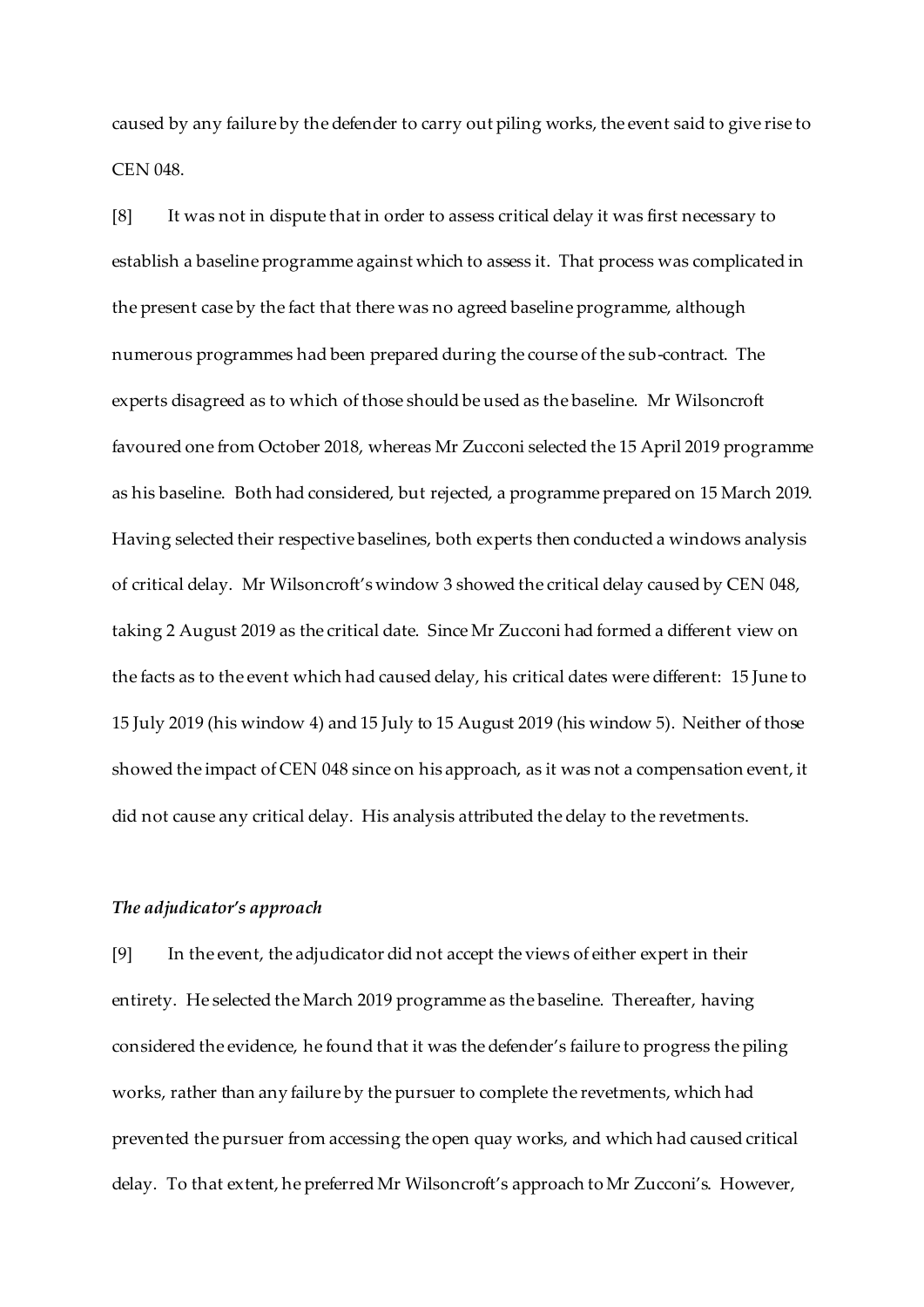he accepted Mr Zucconi's windows analysis and delay periods in preference to those of Mr Wilsoncroft. Consequential upon his attributing the delay to the piling and not the revetments, he then necessarily had to change Mr Zucconi's allocation of liability for windows 4 to 7. The outcome of this exercise was that, for reasons which are not entirely clear, the adjudicator found that the critical date of CEN 048 was 31 July 2019 (and, further, that it extended beyond 11 October 2019, the claim for CEN 055 having been refused).

[10] In short, the adjudicator selected as a baseline a programme which not only was not contended for by either expert, but which both experts had given reasons for rejecting; and he made an award to the pursuer based upon a critical date – 31 July 2019 – which was two days earlier than the date of 2 August 2019 proposed by the pursuer for CEN 048. Neither the date of 31 July 2019, nor the consequences of selecting it as the critical date, was canvassed with the parties. It is this which has given rise to the present controversy between the parties.

### **The defender's case**

[11] The defender's case is that the adjudicator was not entitled to adopt the course he did without first intimating to the parties an indication of what he had in contemplation, giving them an opportunity to address him further. Had he done so, the defender asserts that it would have advanced a time bar argument based upon clause 61.3 of the subcontract, CEN 048 having been issued more than 7 weeks after the critical date of 31 July 2019.

[12] Clause 61.3 is in the following terms:

"The Subcontractor notifies the Contractor of an event which has happened or which he expects to happen as a compensation event if

- the Subcontractor believes that the event is a compensation event and
- the Contractor has not notified the event to the Subcontractor.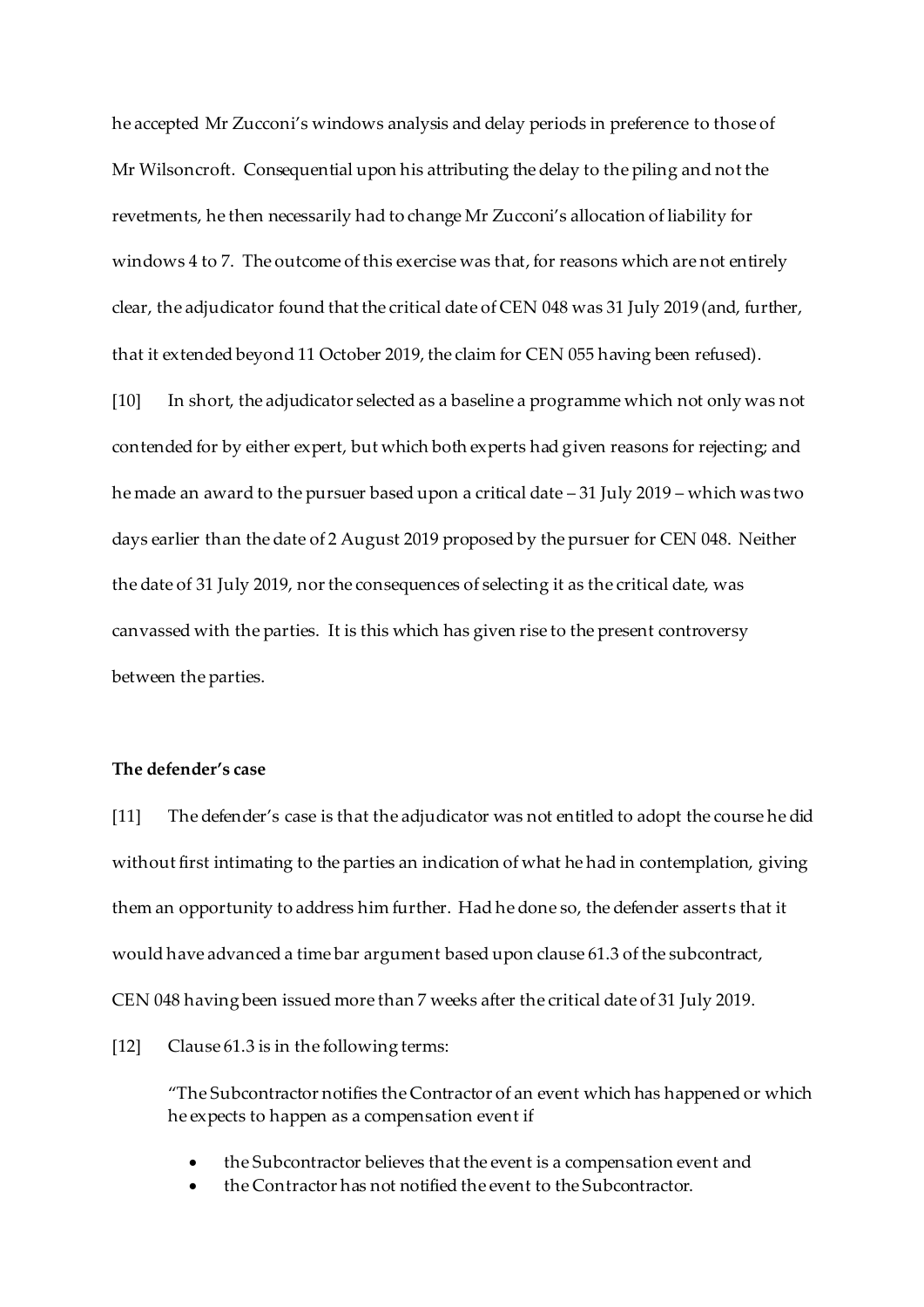If the Subcontractor does not notify a compensation event within seven weeks of becoming aware of the event, he is not entitled to a change in the Prices, the Subcontract Completion Date or a Key Date unless the event arises from the Contractor giving an instruction, issuing a certificate, changing an earlier decision or correcting an assumption."

[13] The defender argues that since it had no inkling that the adjudicator had in contemplation a critical date of 2 August 2019, it was deprived of the opportunity of arguing that clause 61.3 provided a complete defence to the CEN 048 claim. It is this which is said to constitute a breach of natural justice.

#### **The pursuer's response**

[14] The pursuer's response is that the adjudicator was entitled to adopt the course he took, which was to do no more than adopt an intermediate position between the parties' respective cases. The defender had been aware during the adjudication process that the pursuer contended that the delay caused by the defender's failure to complete the piling works had occurred before 2 August 2019. Not only had it been open to it to advance a time bar argument, it had in fact done so (as senior counsel for the defender acknowledged) at paragraph 9.9 of its rejoinder, where it had argued that the pursuer having become aware of delays to the piling works in April 2019, clause 61.3 had the effect of defeating the claim. The defender had therefore been aware of the issue. It mattered not that it had advanced the wrong argument, or wished that it had advanced a different one.

## **The law**

[15] The underlying legal principles are not in dispute. As a starting point, the courts will in general summarily enforce decisions of adjudicators: *Carrillion Construction Ltd* v *Devonport Royal Dockyard Ltd* [2005] EWCA Civ 1358 at 84-87. As it was put in that case at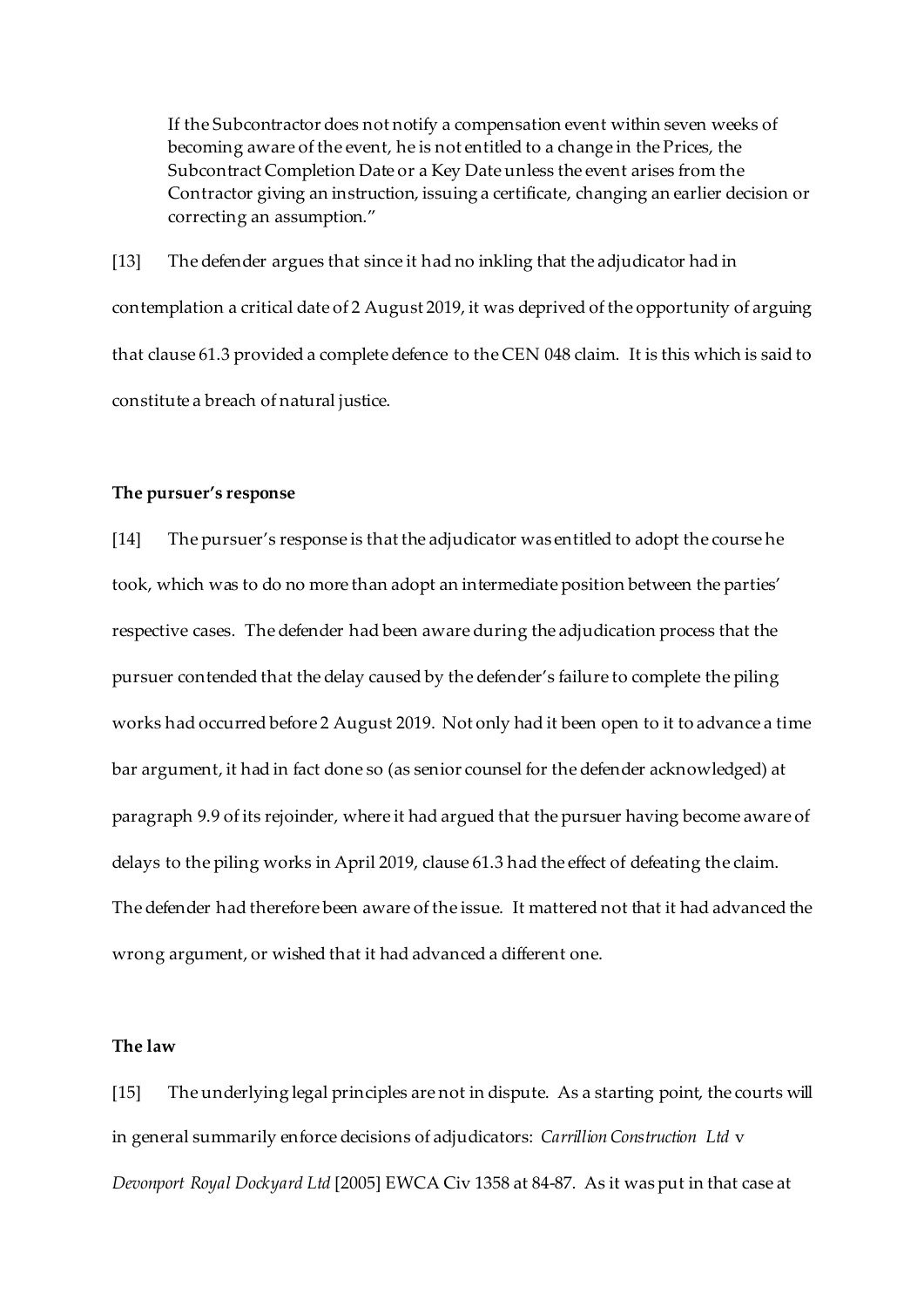paragraph 86, the need to have the "right" answer is subordinated to the need to have an answer quickly. Having regard to that statutory objective, it was said that challenges to an adjudicator's decision on the ground of breach of natural justice were likely to succeed only in the plainest of cases.

[16] Nonetheless, where an adjudicator is found to have acted contrary to the interests of natural justice, enforcement will be refused: G*illies Ramsay Diamond* v *PJW Enterprises Limited*  2004 SC 430, per the Lord Justice Clerk (Gill) at 25.

[17] The application of the principles of natural justice to the process of adjudication, and the extent to which an adjudicator may fairly decide a case other than by accepting the submissions of one or other party, has been the subject of much judicial discussion. Lord Drummond Young considered the interaction of natural justice and adjudication in *Costain Limited* v *Strathclyde Builders Limited* 2004 SLT 102, in particular at paragraph [20]; and the following cases were also referred to in submissions: *Roe Brickwork Ltd* v *Wates Construction Ltd* [2013] EWHC 3417; *Balfour Beatty Engineering Services (HY) Ltd* v *Shepherd Construction Ltd* [2009] EWHC 2218; and *Miller Construction (UK) Ltd* v *Building Design Partnership Ltd* [2014] CSOH 80.

[18] These cases give rise to the following propositions, which to some extent overlap, but none of which is controversial:

(i) Each party must be given a fair opportunity to present its case: *Costain*.

(ii) If the adjudicator makes investigations and inquiries of his own, or proposes to use his own knowledge and experience to advance significant propositions of fact or law which have not been canvassed by the parties, it will normally be appropriate to canvas those propositions with the parties before a decision is made: *Costain*.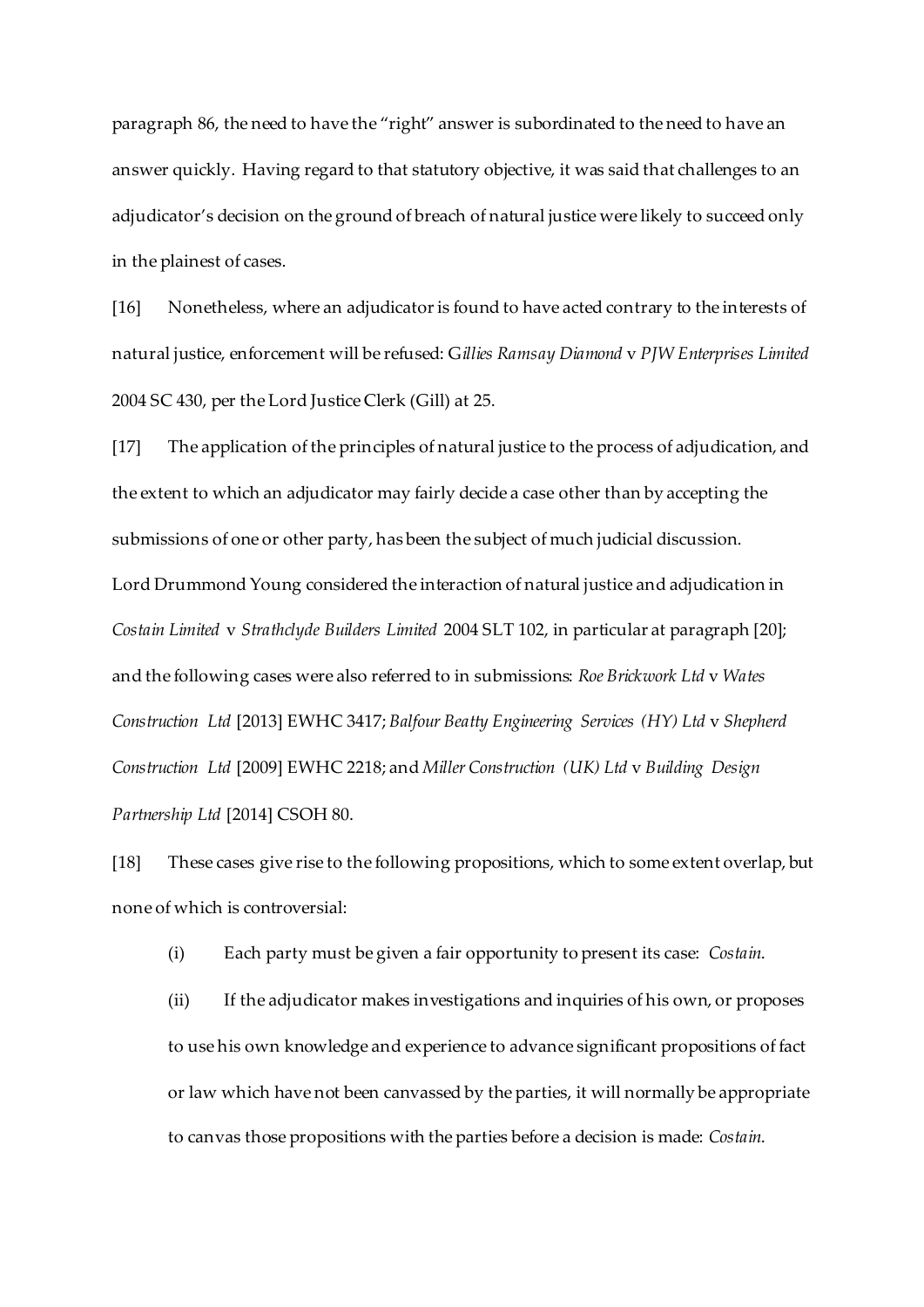(iii) The adjudicator should not decide a point on a factual or legal basis that has not been argued or put forward before him: *Roe Brickwork*, per Edwards-Stuart J at paragraph 22.

(iv) However, an adjudicator can reach a decision on a point of importance on the material before him on a basis for which neither party has contended provided that the parties were aware of the relevant material and that the issues to which it gave rise had been fairly canvassed: *Roe Brickwork* at 24.

(v) For a breach of natural justice to vitiate a decision, it must be a material breach. A breach is likely to be material where the adjudicator has failed to bring to the attention of parties a point or issue which they ought to have been given the opportunity to comment on, if it is one which is either decisive or of considerable potential importance to the outcome of the resolution of the dispute: *Balfour Beatty Engineering Services* at paragraph 41 (quoting from *Cantillon Ltd* v *Urvasco Ltd* [2008] BLR 250 at paragraph 57). The question comes to be whether, in deciding the case, the adjudicator went off on a frolic of his own.

(vi) An adjudicator is afforded considerable leeway and is entitled to adopt an intermediate position not contended for by either party without giving notice of his intention to do so: *Miller Construction (UK) Ltd* v *Building Design Partnership Ltd*  [2014] CSOH 80, Lord Malcolm at paragraph 17.

[19] In applying these principles, and asking whether there has been a breach of natural justice, the words of Lord President Clyde in *Barrs* v *British Wool Marketing Board* 1957 SC 72 at 82 must be borne in mind:

"The test is not 'Has an unjust result been reached? but 'Was there an opportunity afforded for injustice to be done?' If there was such an opportunity, the decision cannot stand."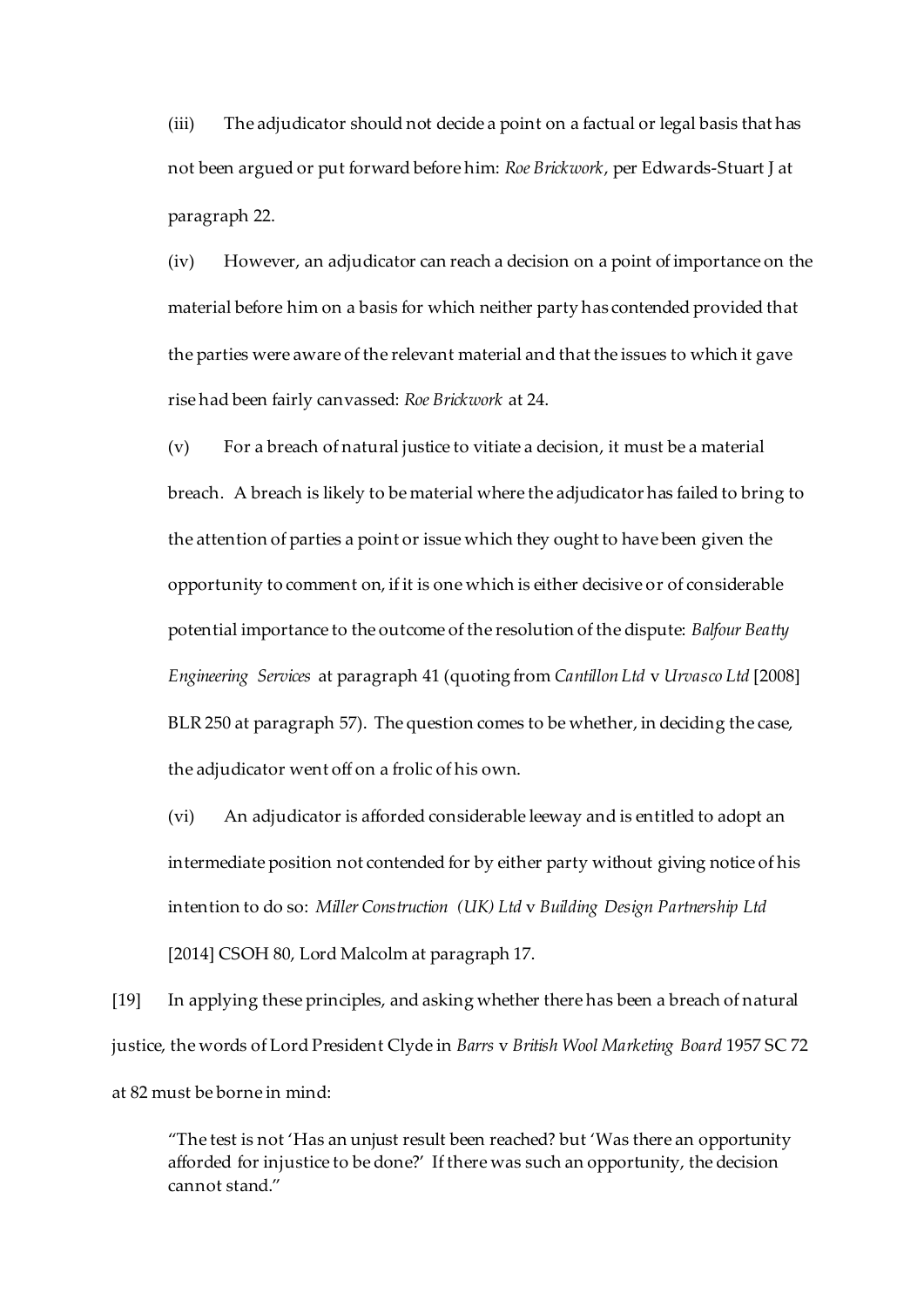#### **Defender's submissions**

[20] Senior counsel for the defender submitted that the adjudicator had gone off on a frolic of his own. It was not open to him to adopt the March 2019 programme which had been disavowed by both experts, without putting that to parties and asking what the consequences might be. Nor was it open to him to take the critical date for CEN 048 as 31 July 2019, when that had not been contended for by the pursuer. One of the purposes of putting a novel hypothesis to parties was to afford them the opportunity of pointing out difficulties in the proposed approach. Had that been done here, and had the defender been aware that the adjudicator was considering adopting 31 July as the critical date, it could and would have argued that the entire claim was time barred by virtue of clause 61.3. Parties could not be expected to raise in submissions every point which might hypothetically arise. The defender did not require to show that its time bar argument would have succeeded, simply that it was tenable. There had been an opportunity for injustice. The resultant breach of natural justice was material. The adjudicator could not be said to have adopted an intermediate course where, as here, he had gone beyond the position argued for by the pursuer.

## **Pursuer's submissions**

[21] Senior counsel for the pursuer submitted that it had been open to the adjudicator to adopt the March 2019 programme as the baseline. As paragraph 9.19 of his report made clear, he had in fact given the experts the opportunity to comment on it at an adjudication meeting held on 6 September 2021. [That paragraph reads: "At the adjudication meeting held on 6 September 2021 I questioned the Delay Experts on what should be considered the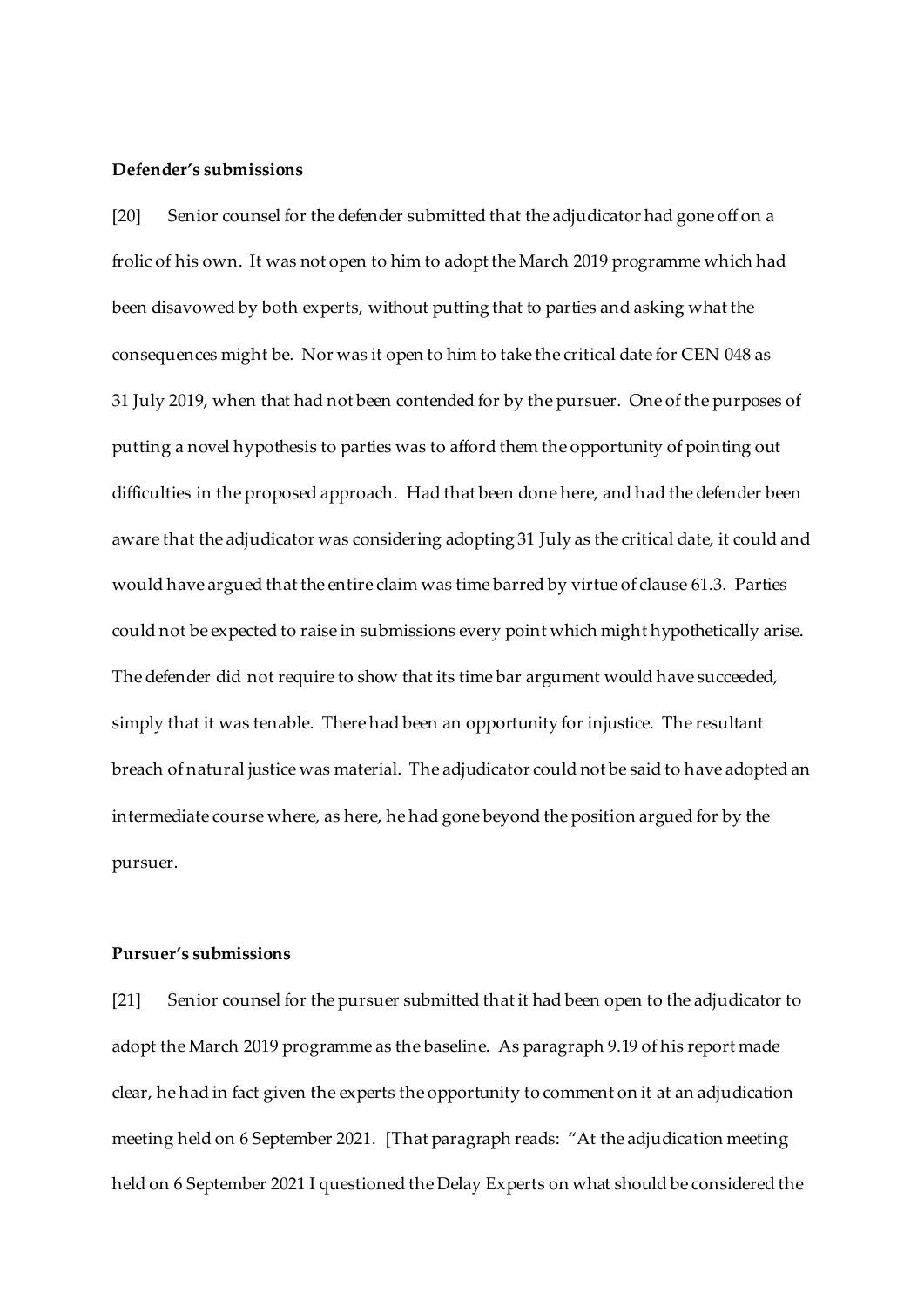baseline programme for the works going forward from 15 April 2019". The adjudicator does not record in that paragraph what the experts' responses were.] He had explained why he had used the March programme. In any event the narrative of Mr Zucconi's approach was largely founded upon the March 2019 programme. As for the critical date, it was wrong to suggest that only two dates – 10 September 2019 (the date in the CEN 048 notice) and 2 August 2019 had been in play. It was clear from the evidence before the adjudicator that the pursuer had first been aware of the delay which gave rise to CEN 048 in April 2019. An early warning notice (EWN) had been issued on 19 June 2019. The defender had been aware of the time bar issue. The issue had not been when the delay had occurred, or when the pursuer had been aware of it, but when it had become critical. The adjudicator had been entitled to select Mr Zucconi's windows, but Mr Wilsoncroft's apportionment of blame, as he had done as described above, without giving the parties the opportunity to make further representations. The adjudicator had significant leeway and was entitled to adopt an intermediate position.

# **Decision**

[22] As noted above, there is no dispute between the parties as to the applicable legal principles. Rather, they disagree as to how those principles fall to be applied in this case. [23] The line between an adjudicator going off on a frolic of their own, on the one hand, and, on the other, making legitimate use of their experience to analyse material which has been lodged, and commented on by parties, before reaching a decision not contended for by either party, is not always an easy one to draw, particularly when it is remembered that an adjudication decision reached by an adjudicator who has embarked upon the latter exercise will be enforced by the courts even if wrong.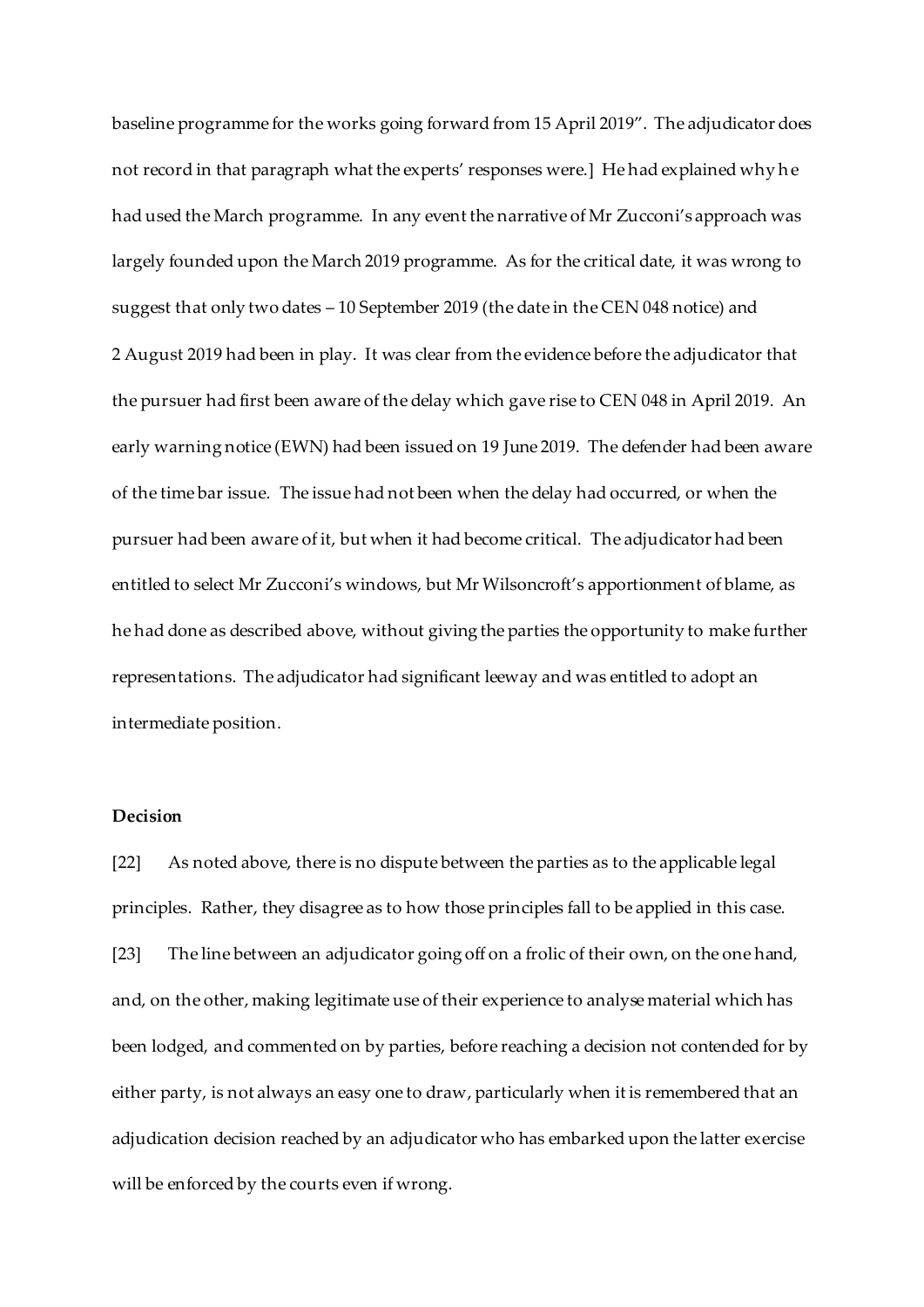[24] So, it is of no benefit to ask whether the adjudicator was wrong to take 31 July 2019 as the critical date. Since neither party had argued for that date, and since on the pursuer's own expert evidence, the date did not occur before 2 August 2019, it seems likely that he was, although his reasoning, as both parties acknowledged, was at times opaque. However, it does not follow that the decision was reached by unfair means.

[25] Nor is this a case where the adjudicator has based his decision on information gleaned by him as a result of his own inquiries. All of the material taken into account by him had been lodged by the parties, who had an equal opportunity to make submissions about it. The question is whether they had a fair opportunity to do so.

[26] The common theme running through the propositions outlined in paragraph [18] is that the procedure adopted by the adjudicator must be fair. That is the acid test: where an adjudicator has departed from the four corners of the submissions made by parties, was it fair not to seek further submissions? If the issues have been fairly canvassed, or if the adjudicator has simply adopted an intermediate position, fairness will not require that the parties be given an opportunity to make further submissions. Conversely, if the adjudicator proposes a novel approach on a significant issue which has not been canvassed, fairness will point in the opposite direction.

[27] At the core of the controversy is whether the adjudicator can be said to have adopted an intermediate position, as the pursuer argues he did. In this regard it is instructive to consider the facts in *Miller Construction (UK) Ltd*, above. There, the dispute revolved around the installation of a ventilation system which failed to meet the required contractual standard. The defenders, who were responsible for the design of the system, had specified that one type of ventilation unit be used, whereas the pursuer, who were the contractors, used a different (cheaper) type. Each party asserted that the other was wholly responsible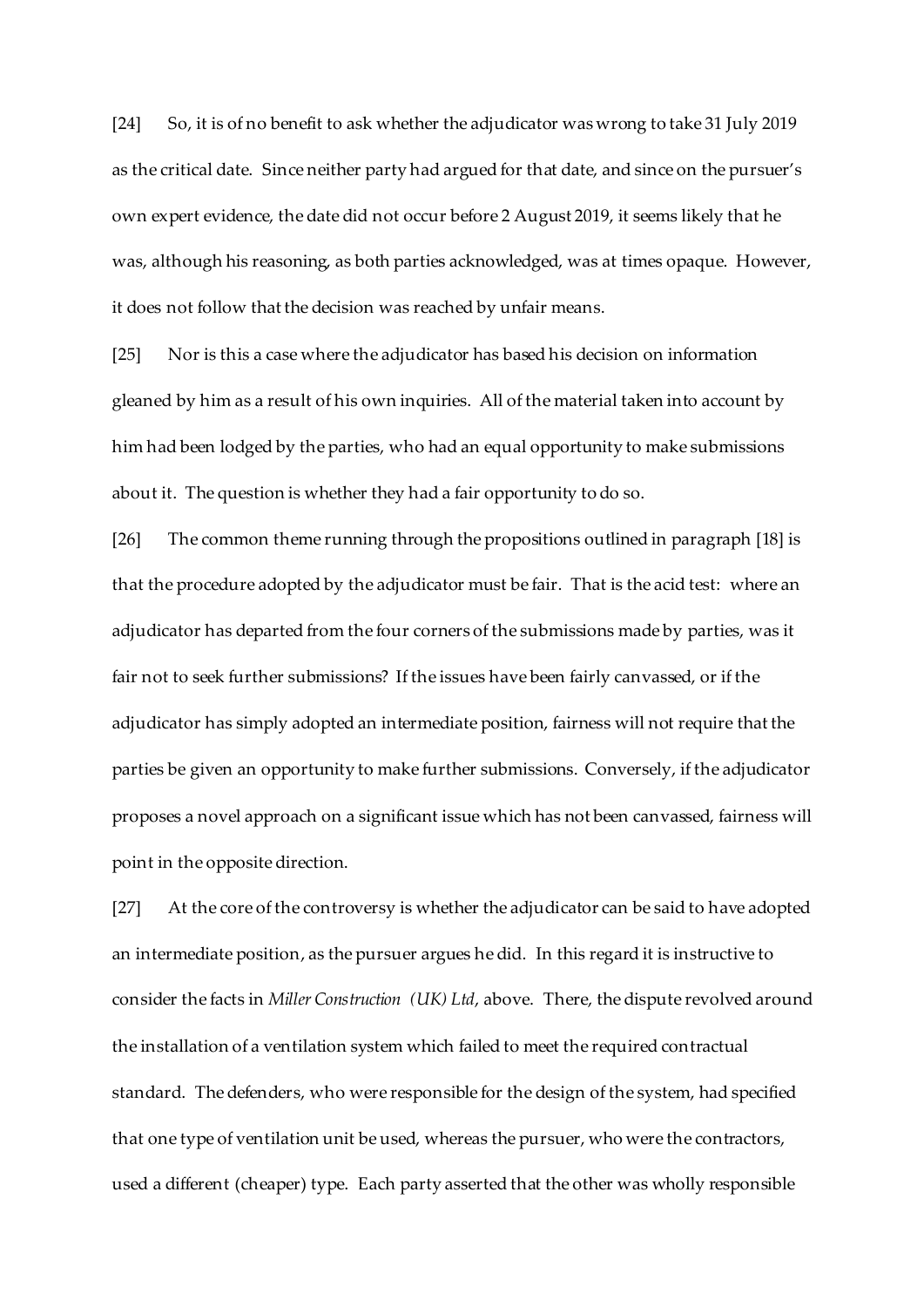for the failure. The pursuers argued in the adjudication that the defenders, as lead design consultants, should take full responsibility; the defenders, that the pursuers were to blame for instructing a cost-saving measure. While rejecting the pursuer's argument that the defenders had been professionally negligent, as they had argued, the adjudicator nonetheless ruled that neither party could place all of the responsibility for the selection of the different system on the other and found that each was 50% to blame. Before Lord Malcolm, the defenders argued that by deciding the matter on the basis of which party bore responsibility, the adjudicator had not decided the issue which had been remitted for determination. The defenders should have been given an opportunity to address that approach.

[28] In rejecting that argument, Lord Malcolm held (at paragraph [14]) that the defenders had taken too narrow a view of the issue remitted to the adjudicator, and further that the defenders had recognised in their rejoinder to one of the submissions to the adjudicator that they fully appreciated that the pursuer's case was not dependent on proof of negligence. It was in that context that he went on to say, at paragraph [17], that the adjudicator was not required to adopt one or other of the parties' submissions but could adopt an intermediate position without giving notice of his intention to do so. There had been no "frolic", and no unfairness by not giving the defenders an opportunity to comment further.

[29] The circumstances in the present case are very different. An analogy with *Miller Construction* might more readily have been drawn if the adjudicator had found, say, that both the piling works, and the revetments, had caused concurrent critical delay. For that matter, if the sole complaint made by the defender had been that the adjudicator had adopted the March 2019 programme as the baseline, I might have been persuaded that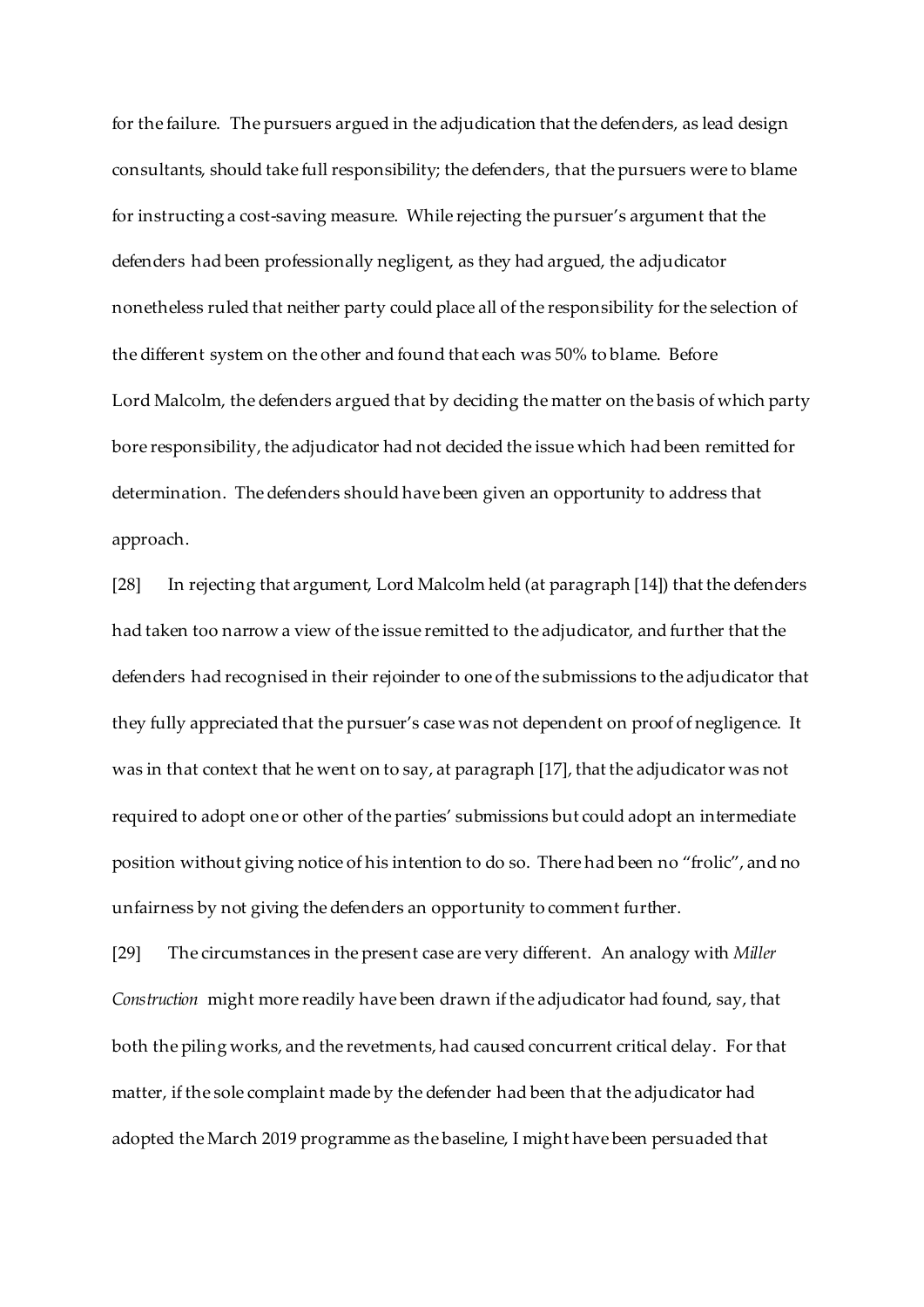viewed in isolation, and in the absence of any change to the critical date, that was a course which he was entitled to take.

[30] However, the adoption of a critical date which was not only different from, but earlier than, that argued for by the pursuer, takes the case into a different sphere. Accordingly, it cannot truly be said in the circumstances here that the adjudicator adopted an intermediate course in the sense that the adjudicator did in *Miller Construction*, where he was found to have decided the very issue remitted to him. The case is closer on its facts to *Inland Revenue Commissioners* v *Barrs* 1961 SC (HL) 22 (referred to by Lord Drummond Young at paragraph [11] of *Costain*) where a tribunal had issued loss certificates in amounts greater than contended for by the taxpayer without giving the Crown the opportunity to state objections, which was held to be a breach of natural justice. It is in this context that the adoption of the March 2019 programme as the baseline comes into play, since it appears that the adjudicator used that programme as the basis for his finding that the critical date was 31 July 2019. Having decided that it was the appropriate baseline (something which could not have been foreseen by the parties), and having formed the view that the critical date was earlier than that contended for by the pursuer, fairness did demand that he give the parties a further opportunity to address him on those issues. That this is so is underlined by the fact that the adjudicator did not address the time bar argument which was advanced, in a slightly different context, by the defender. It cannot be known whether he simply overlooked that argument; overlooked the significance of finding that the critical event arose more than 7 weeks before the date of CEN 048; or considered, and rejected, the argument. One reason for giving parties an opportunity to comment on novel matters not canvassed by them is so that they might point out any unforeseen problems in the proposed approach. Submissions by the defender might have had the effect of causing the adjudicator to depart